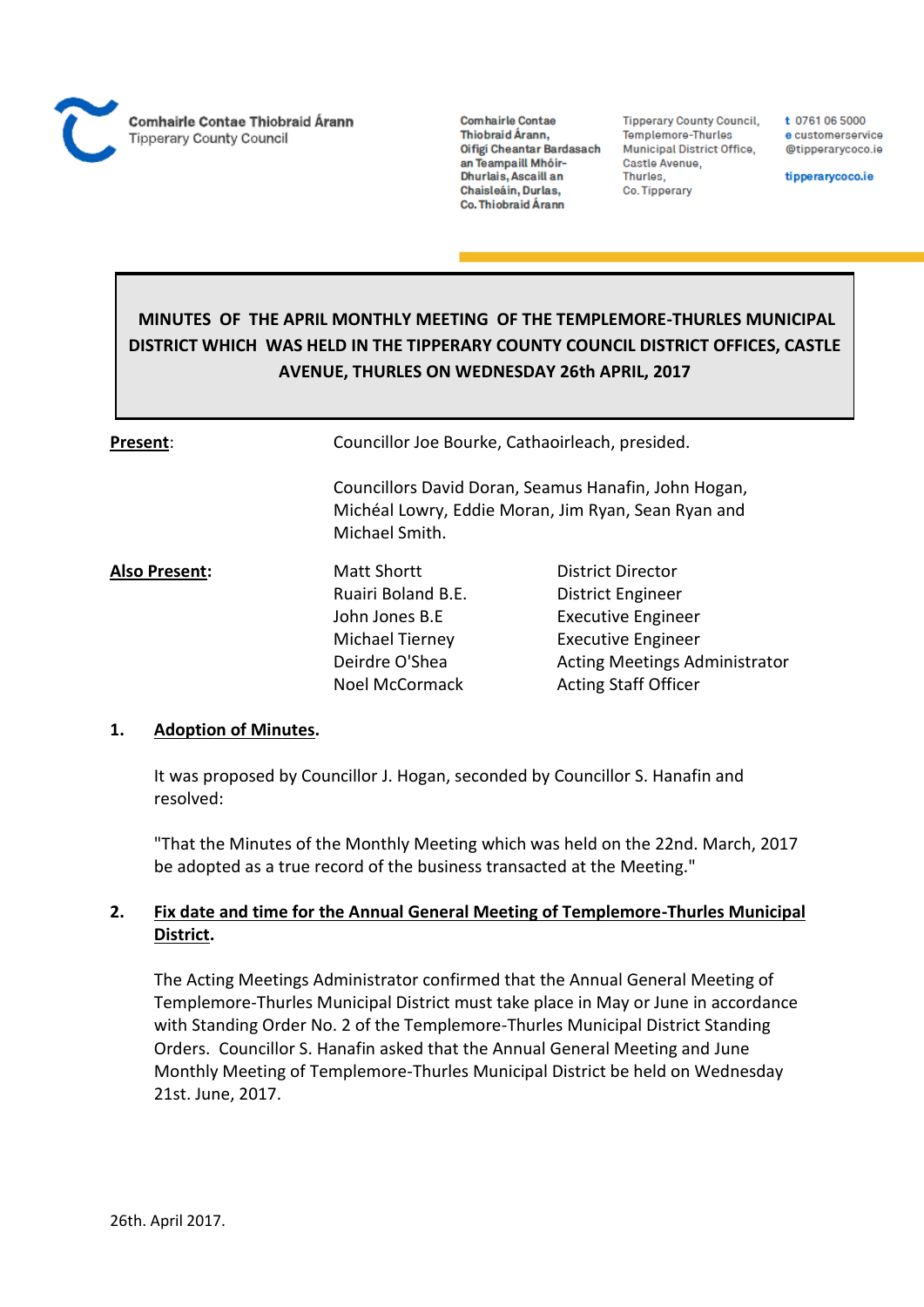**Comhairle Contae** Thiobraid Árann. Oifigi Cheantar Bardasach an Teampaill Mhóir-Dhurlais, Ascaill an Chaisleáin, Durlas, Co. Thiobraid Árann

**Tipperary County Council,** Templemore-Thurles Municipal District Office, Castle Avenue, Thurles, Co. Tipperary

t 0761 06 5000 e customerservice @tipperarvcoco.ie

tipperarycoco.ie

It was proposed by Councillor M. Lowry, seconded by Councillor S. Ryan and resolved:

"That the Annual General Meeting of Templemore-Thurles Municipal District take place on Wednesday 21st June, 2017 at 10.00 am followed by the June Monthly Meeting of Templemore-Thurles Municipal District."

# **3. Civic Receptions.**

The Acting Meetings Administrator outlined the Order of Proceedings for the forthcoming Civic Reception for Our Lady's Secondary School Harty Cup and Croke Cup Panel on the 5th May, 2017 @ 2.30pm in Our Lady's Secondary School, Templemore, copy of which was circulated at the Meeting.

#### **4. Payment of Grants.**

Schedules setting out proposed grant allocations to Sports Clubs, Residents Associations, Burial Ground and Tidy Towns Committees in the Templemore-Thurles Municipal District were circulated at the Meeting.

The Acting Meetings Administrator advised the following:

- 9 applications from Burial Ground Committees were received during the time extension bringing the total to 49 and it is proposed to pay each Committee €700.00 which will have to be supplemented in the sum of €2,430.00 from the General Grants Budget to meet the shortfall between the total Burial Ground Committees Grants Budget and the total amount required.
- 21 applications have been received from Tidy Towns Committees which includes an application from Templemore Tidy Towns / Development Association who are making an application to Leader for restoration of the stone wall of Templemore Town Park on the Dunkerrin Road. Further contact will be made with Killea Tidy Towns Committee who have not submitted an application to date and the allocation required in the sum of €2,000.00 will have to be supplemented from the General Grants Budget as the Tidy Towns Budget is exhausted.
- 39 applications have been submitted by Residents Associations which includes 5 that were submitted outside of the time extension and 5 did not re-apply this year.
- 38 applications have been submitted by Sporting Bodies including one application outside of the time extension and 4 did not re-apply this year.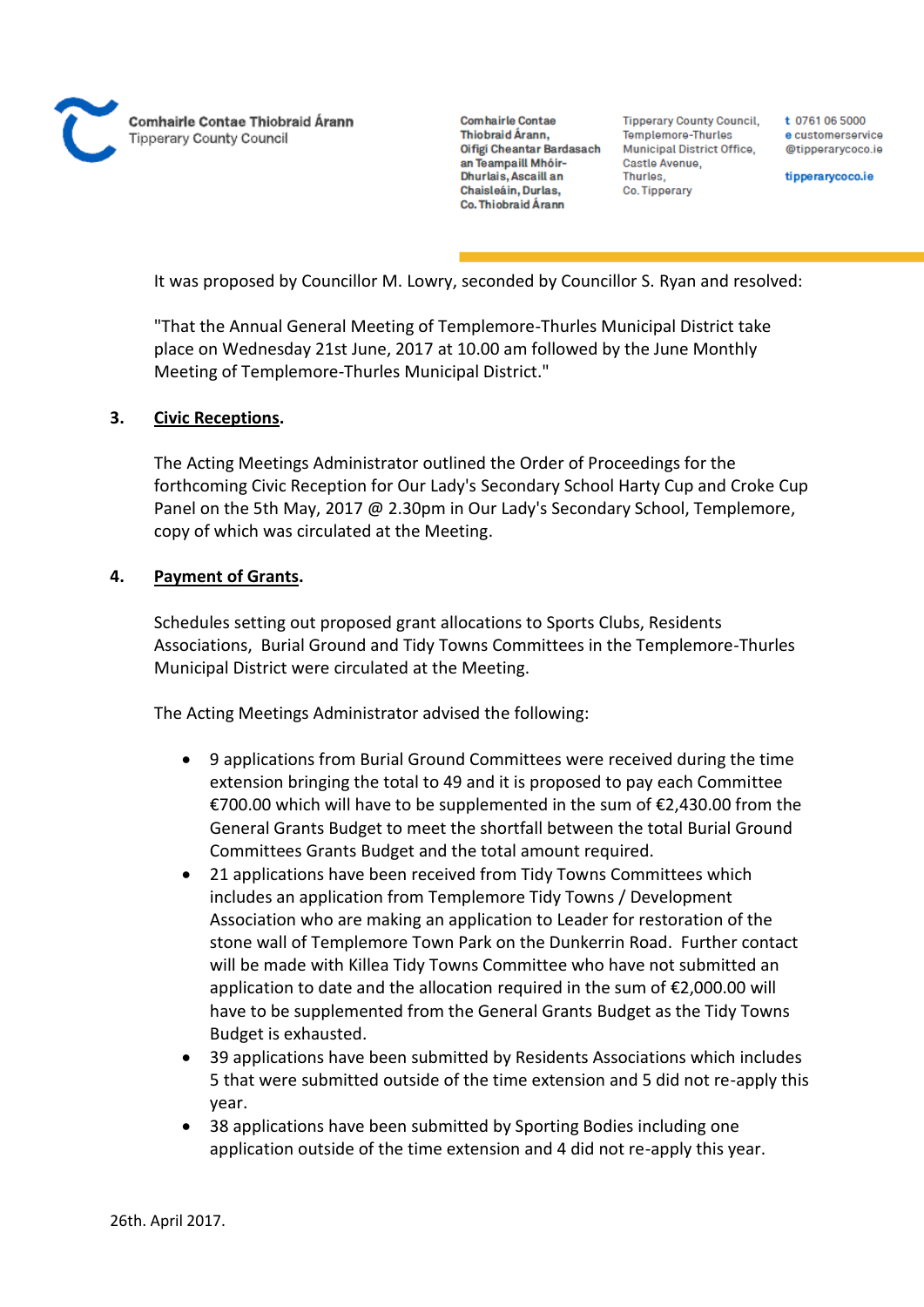

**Tipperary County Council,** Templemore-Thurles **Municipal District Office,** Castle Avenue, Thurles, Co. Tipperary

t 0761 06 5000 e customerservice @tipperarycoco.ie

tipperarycoco.ie

- Templemore Gun Club provide invaluable assistance to the Council in the maintenance of the lake and protection of wildlife in Templemore Town Park and it is proposed to make a contribution to them in the sum of €500.00 in line with last year.
- A specific budget of €1,000.00 was set aside by the former Templemore Town Council for the Thomas McDonagh Pipe Band and it is proposed to allocate the same contribution to them in line with previous years due to their broader community involvement.

It was proposed by Councillor J. Bourke, seconded by Councillor S. Hanafin and resolved:

"That the Grants set out hereunder be paid to the Tidy Towns Committees, Burial Ground Committees, Residents Associations and Sports Clubs, specified:

| <b>Hay Towns Committee</b>                            |            |
|-------------------------------------------------------|------------|
| <b>Ballycahill Tidy Village</b>                       | €1,000.00  |
| <b>Ballysloe Tidy Towns</b>                           | €1,000.00  |
| <b>Borrisoleigh Community Development Association</b> | €2,000.00  |
| Castleiney Tidy Village Committee                     | €1,100.00  |
| <b>Clonakenny Tidy Villages</b>                       | €1,400.00  |
| <b>Gortnahoe Tidy Towns Association</b>               | €1,100.00  |
| <b>Holycross Tidy Village/Development</b>             | €1,600.00  |
| Inch/Bouladuff/The Ragg Tidy Village Assoc            | €2,000.00  |
| Knock Tidy Village Group                              | €1,000.00  |
| Littleton Tidy Towns Association                      | €1,300.00  |
| Loughmore Tidy Village                                | €1,400.00  |
| Moyne Tidy Village Committee                          | €1,000.00  |
| Roscrea Tidy Towns Association                        | €10,500.00 |
| <b>Shevry Development Association</b>                 | €1,000.00  |
| <b>Templetuohy Tidy Village</b>                       | €1,100.00  |
| Two Mile Borris Tidy Towns Association                | €1,600.00  |
| Upperchurch Drombane Development                      | €1,200.00  |
| <b>Clonmore Development Association</b>               | €1,300.00  |
| <b>Refresh Thurles</b>                                | €5,000.00  |
| Templemore Tidy Towns/Development Association         | €3,924.00  |
| <b>Gortagarry Development Committee</b>               | €1,000.00  |
| <b>Total</b>                                          | €42,524.00 |
|                                                       |            |

# **Tidy Towns Committee**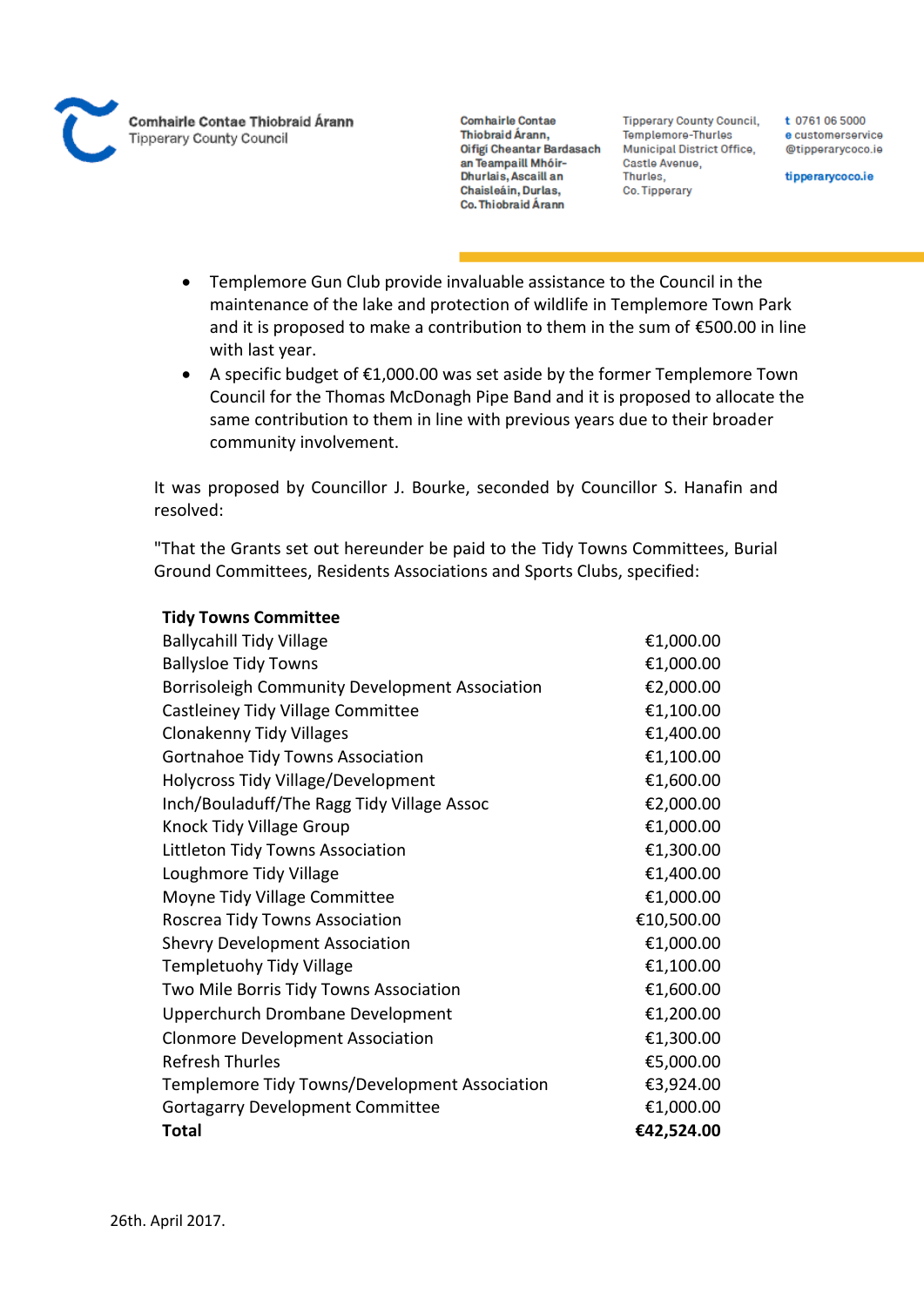

**Comhairle Contae** Thiobraid Árann, Oifigi Cheantar Bardasach an Teampaill Mhóir-<br>Dhurlais, Ascaill an Chaisleáin, Durlas, Co. Thiobraid Árann

**Tipperary County Council,** Templemore-Thurles Municipal District Office, Castle Avenue, Thurles, Co. Tipperary

t 0761 06 5000 e customerservice @tipperarycoco.ie

tipperarycoco.ie

# **Burial Ground Committees**

| Annameadle Burial Ground                         | €700.00 |
|--------------------------------------------------|---------|
| <b>Ballycahill Burial Ground</b>                 | €700.00 |
| <b>Ballymoreen Burial Ground Committee</b>       | €700.00 |
| <b>Boggaun Graveyard Committee</b>               | €700.00 |
| Temple Seacht Sean Borrisofarney BG Committee    | €700.00 |
| St. Brigids Borrisoleigh Burial Ground Committee | €700.00 |
| <b>Clonakenny Cemetery Committee</b>             | €700.00 |
| <b>Cooleeney Graveyard Committee</b>             | €700.00 |
| Couraguneen (New) BG                             | €700.00 |
| Couraguneen (Old) BG                             | €700.00 |
| Drom Old Burial Ground Committee                 | €700.00 |
| <b>Fennor Burial Ground</b>                      | €700.00 |
| Galboola (Littleton, Thurles)                    | €700.00 |
| <b>Gortagarry Church Grounds</b>                 | €700.00 |
| <b>Holycross Old Graveyard</b>                   | €700.00 |
| Killavinogue Graveyard Committee                 | €700.00 |
| Killea St. Aidan's New Graveyard                 | €700.00 |
| Killea St. James Burial Ground Committee         | €700.00 |
| Littleton St. Kevin's Burial Ground              | €700.00 |
| Loughmore Old Cemetery                           | €700.00 |
| Moycarkey St. Peter's Burial Ground (1)          | €700.00 |
| Moycarkey St. Peter's Burial Ground (2)          | €700.00 |
| Moycarkey Old Burial Ground Committee            | €700.00 |
| Moyne New Graveyard Committee                    | €700.00 |
| <b>Quaker Burial Ground</b>                      | €700.00 |
| <b>Rahealty Burial Ground</b>                    | €700.00 |
| Rathnaveogue Burial Ground                       | €700.00 |
| St. Burchins Burial Ground Committee             | €700.00 |
| St. Cronans Graveyard                            | €700.00 |
| Templebeg Graveyard Committee                    | €700.00 |
| <b>Templeree Graveyard Committee</b>             | €700.00 |
| <b>Templetuohy Burial Ground Committee</b>       | €700.00 |
| Upperchurch New Burial Ground Comm.              | €700.00 |
| Kyleanna Burial Ground Committee                 | €700.00 |
| Inch Old Graveyard Committee                     | €700.00 |
| St. Michaels Bouladuff Burial Ground             | €700.00 |
| <b>Camblin Burial Ground</b>                     | €700.00 |
| <b>Glenkeen Burial Ground</b>                    | €700.00 |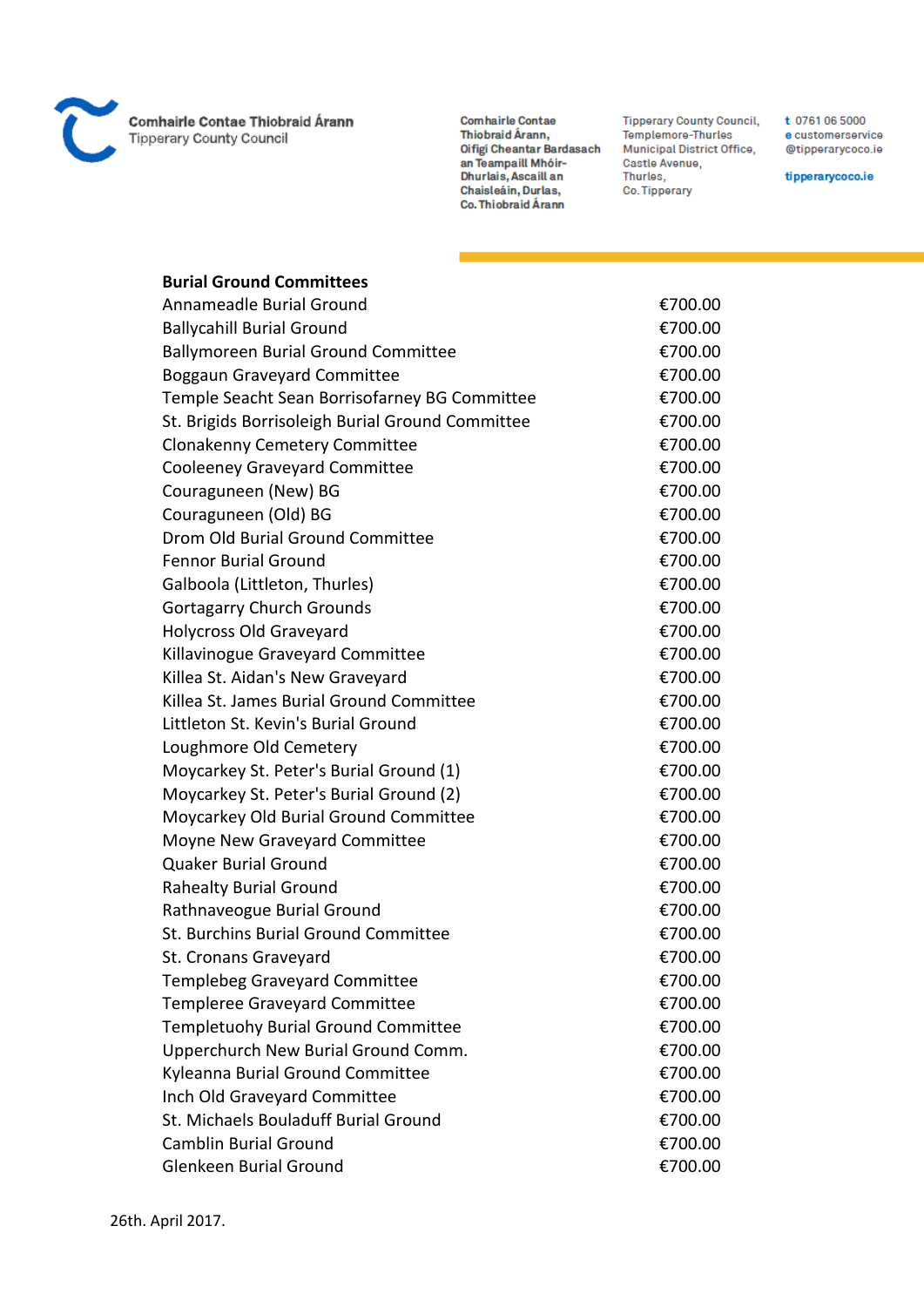

**Comhairle Contae** Thiobraid Árann, nnobraid Arann,<br>Oifigí Cheantar Bardasach<br>an Teampaill Mhóir-<br>Dhurlais, Ascaill an Chaisleáin, Durlas, Co. Thiobraid Árann

**Tipperary County Council,** Templemore-Thurles Municipal District Office, Castle Avenue, Thurles, Co. Tipperary

t 0761 06 5000 e customerservice @tipperarycoco.ie

tipperarycoco.ie

| Upperchurch Old Burial Ground Comm.                        | €700.00    |
|------------------------------------------------------------|------------|
| Aglish Graveyard                                           | €700.00    |
| <b>Barnane Burial Ground</b>                               | €700.00    |
| Corbally Parish C.O.I.                                     | €700.00    |
| Moyaliffe Graveyard                                        | €700.00    |
| <b>Timoney Burial Ground</b>                               | €700.00    |
| Two Mile Borris Graveyard Committee                        | €700.00    |
| <b>Shyan Burial Ground Committee</b>                       | €700.00    |
| St. Mary's Church Littleton Graveyard                      | €700.00    |
| Moyne Old Cemetery Committee                               | €700.00    |
| Good Shepherd Graveyard Committee                          | €700.00    |
| <b>Total</b>                                               | €34,300.00 |
|                                                            |            |
| <b>Residents Associations</b>                              |            |
| Ardleigh Two Mile Borris Residents                         | €200.00    |
| Ard na Greine Roscrea Residents                            | €200.00    |
| Ard Ross Residents Committee (Roscrea)                     | €800.00    |
| <b>Ashgrove Residents Association (Thurles)</b>            | €450.00    |
| Carraig Duin Residents Association (Thurles)               | €200.00    |
| Castlepark Residents Association (Two Mile Borris)         | €250.00    |
| Cluain Ard Residents Association (Roscrea)                 | €250.00    |
| Cluain Glas Residents Association (Thurles)                | €850.00    |
| Derrynaflan Residents Association (Littleton)              | €400.00    |
| Dun Lia Residents Association (Thurles)                    | €500.00    |
| <b>Glencarrick Roscrea Residents</b>                       | €300.00    |
| Hazelwood Residents Association (Thurles)                  | €750.00    |
| Ikerrin Court Residents Association (Thurles)              | €500.00    |
| Kennedy Park Residents Association (Roscrea)               | €500.00    |
| <b>Marlstone Manor Residents Association</b>               | €750.00    |
| Monadreen Residents Association                            | €450.00    |
| Moyne Road / Bellevue Residents Association (Thurles)      | €500.00    |
| <b>Rosemount Residents Association</b>                     | €750.00    |
| Slievenamon Meadows Thurles Residents                      | €300.00    |
| Sli Na Siuire Residents Association (Thurles)              | €750.00    |
| St. Bridgets & St. Josephs Residents Association (Thurles) | €500.00    |
| Tara Drive & St. Anne's Tce Residents Association          |            |
| (Gortnahoe)                                                | €300.00    |
| Windsor Grove Residents Association (Thurles)              | €450.00    |
| Castlecourt Borrisoleigh                                   | €100.00    |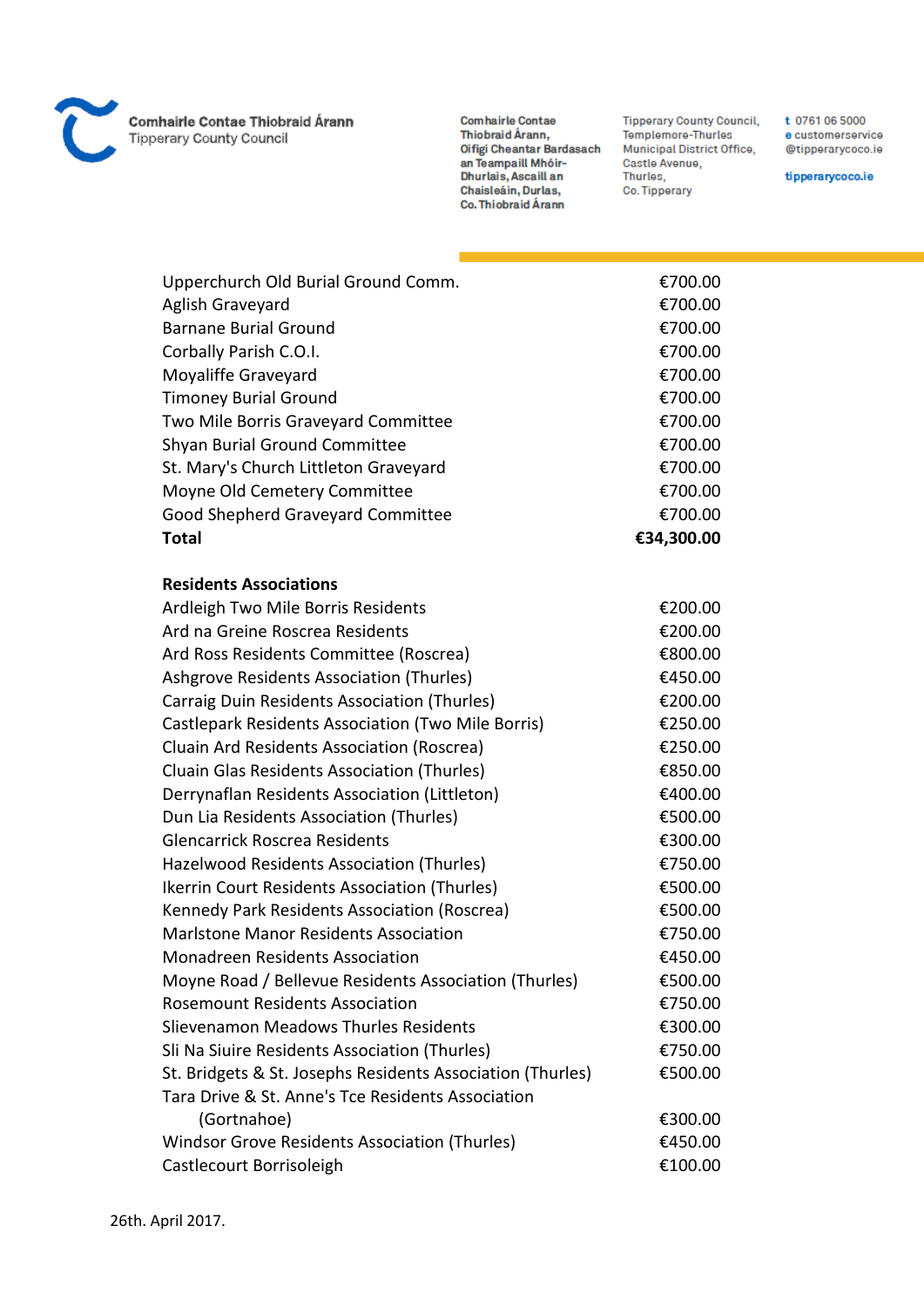

**Comhairle Contae** Thiobraid Árann, Oifigi Cheantar Bardasach an Teampaill Mhóir-<br>Dhurlais, Ascaill an Chaisleáin, Durlas, Co. Thiobraid Árann

**Tipperary County Council,** Templemore-Thurles Municipal District Office, Castle Avenue, Thurles, Co. Tipperary

t 0761 06 5000 e customerservice @tipperarycoco.ie

tipperarycoco.ie

| Kiltillane Residents Association                    | €250.00    |
|-----------------------------------------------------|------------|
| Parkmore Manor Roscrea                              | €300.00    |
| Cluain Airne (1-17) Residents Association (Thurles) | €350.00    |
| Cluain Airne Thurles Residents (2nd culdesac)       | €350.00    |
| Elmwood Residents Association (Thurles)             | €650.00    |
| Knockanevin Residents Association (Borrisoleigh)    | €350.00    |
| Loughtagalla Park & Residents Association (Thurles) | €300.00    |
| <b>Maple Court Thurles</b>                          | €150.00    |
| Riverview Residents (Borrisoleigh)                  | €300.00    |
| The Willows Residents Association                   | €850.00    |
| Ard Carraig Residents Association                   | €600.00    |
| Ashbury Residents Association (Roscrea)             | €150.00    |
| Church View Residents Association (Roscrea)         | €200.00    |
| Copperbeech Residents Association (Roscrea)         | €400.00    |
| <b>Rosslands Residents Association</b>              | €300.00    |
| <b>Total</b>                                        | €16,500.00 |
|                                                     |            |
| <b>Sports Clubs</b>                                 |            |
| Borrisoleigh Juvenile Club                          | € 250.00   |
| Borroway Rovers Football Club                       | € 250.00   |
| <b>BT Harps</b>                                     | € 800.00   |
| Durlas Og GAA Club                                  | € 800.00   |
| Killea GAA Club                                     | € 250.00   |
| <b>Knock GAA</b>                                    | € 250.00   |
| Moycarkey Borris GAA Club                           | € 250.00   |
| Moycarkey - Coolcroo Athletic Club                  | € 250.00   |
| Peake Villa AFC                                     | € 800.00   |
| Roscrea Juvenile Hurling Club                       | € 250.00   |
| Roscrea Tennis Club                                 | € 250.00   |
| St. Ailbhe's Amateur Boxing Association             | € 250.00   |
| Templemore Athletic Club                            | € 800.00   |
| Templemore Camogie Club                             | € 250.00   |
| Templemore Badminton Club                           | €450.00    |
| <b>Thurles Boxing Club</b>                          | € 800.00   |
| <b>Thurles RFC</b>                                  | € 800.00   |
| Thurles Sarsfield Camogie Club                      | €450.00    |
| Thurles Sarsfield Ladies Football Club              | €450.00    |
| Two Mile Borris / St. Kevin's FC                    | € 500.00   |
| Upperchurch & Drombane Juvenile GAA                 | € 250.00   |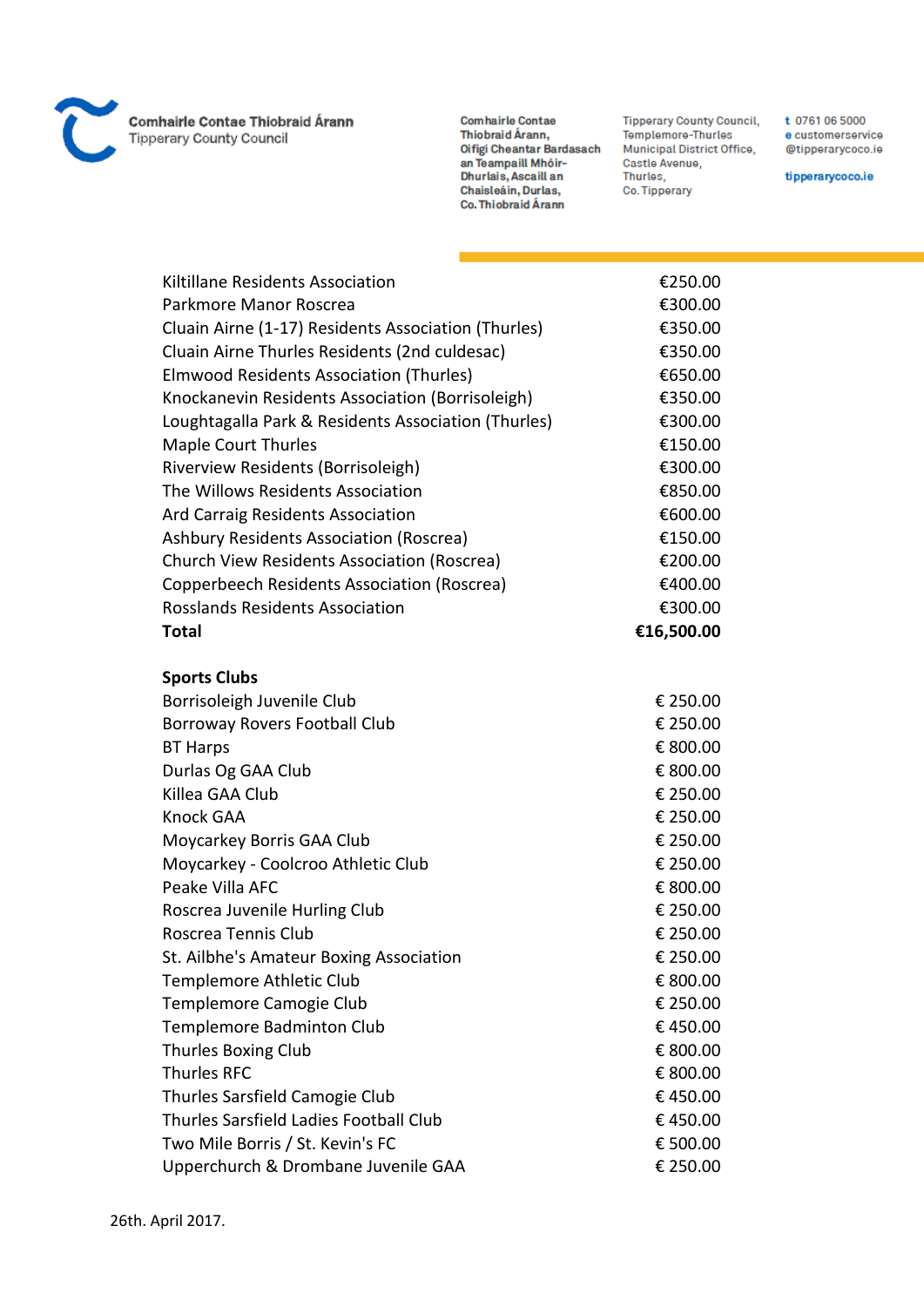

**Comhairle Contae** Thiobraid Árann, Oifigi Cheantar Bardasach an Teampaill Mhóir-Dhurlais, Ascaill an Chaisleáin, Durlas, Co. Thiobraid Árann

**Tipperary County Council,** Templemore-Thurles Municipal District Office, Castle Avenue, Thurles, Co. Tipperary

t 0761 06 5000 e customerservice @tipperarycoco.ie

tipperarycoco.ie

| Noreside Premier RPC (Racing Pigeons Club)                | €100.00    |
|-----------------------------------------------------------|------------|
| Slieve Felim Rapparees (Ladies Gaelic Football & Camogie) | €250.00    |
| Thurles Special Olympics Club                             | €250.00    |
| Thurles Town AFC                                          | €250.00    |
| Tipperary Knights Basketball Club                         | €250.00    |
| Roscrea Youth Rugby Club                                  | €250.00    |
| Lakeside Pitch & Putt Templemore                          | €800.00    |
| Thurles Gaels Adult & Juvenile GAA Club                   | €650.00    |
| Moyne Athletic Club                                       | €250.00    |
| <b>Thurles Crokes AC</b>                                  | €800.00    |
| <b>Tipperary Talons Basketball Club</b>                   | €250.00    |
| Kingfisher Swimming Club                                  | €450.00    |
| Moycarkey Borris Badminton Club                           | €250.00    |
| Drom-Inch Camogie Club                                    | €250.00    |
| <b>Templemore Ladies Football</b>                         | €450.00    |
| Drom & Inch Juvenile GAA Club                             | €250.00    |
| JK Brackens Juvenile Club                                 | €800.00    |
| <b>Total</b>                                              | €15,950.00 |
|                                                           |            |
| <b>Contributions</b>                                      |            |
| Thomas McDonagh Pipe Band                                 | € 1,000.00 |
| Templemore Gun Club                                       | € 500.00   |

**Total €1,500.00**

It was proposed by Councillor D. Doran, seconded by Councillor J. Ryan and resolved:

"That a contribution of €300.00 be paid to Cabragh Wetlands Trust due to their wider community involvement and a contribution of €500.00 be paid to Durlas Éile Eliogarty Memorial Committee who assist with the upkeep of St. Mary's Cemetery, Thurles."

It was proposed by Councillor J. Hogan, seconded by Councillor D. Doran and resolved:

"That a contribution of €250.00 be paid to Mid Tipperary Hillwalkers as they would be considered a recreational sporting body."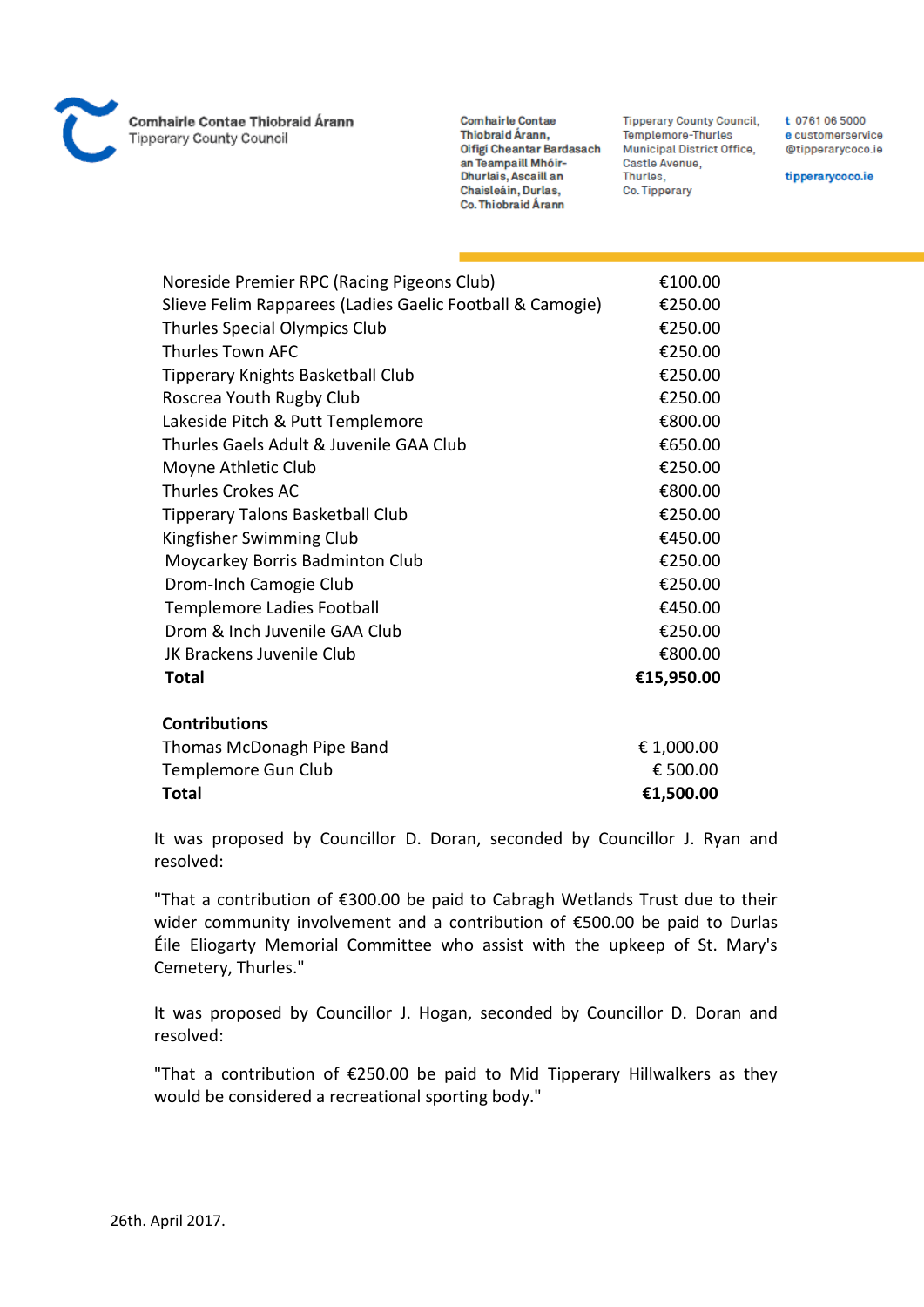

**Tipperary County Council,** Templemore-Thurles Municipal District Office, Castle Avenue, Thurles, Co. Tipperary

t 0761 06 5000 e customerservice @tipperarycoco.ie

tipperarycoco.ie

It was agreed that:

- The balance remaining on the Grants Budget for Residents Associations and Sporting Bodies be retained as a contingency sum.
- The Members should discuss and agree the terms of the Grants Schemes for next year before they are advertised.
- Consideration should be given to phasing out contributions to voluntary organisations approved this year who did not qualify under the criteria set down in the Grants Schemes.

The Cathaoirleach, Councillor Joe Bourke, wished Michael F. Hayes, Senior Engineer a speedy recovery from his recent illness and excused himself from the Meeting due to another engagement.

The Leas Cathaoirleach, Councillor M. Lowry assumed the Chair.

# **5. Tipperary Children & Young People's Services Committee (CYPSC).**

The Leas-Cathaoirleach welcomed Mr Ruairi O'Caisleáin, Tipperary Children & Young People's Services Committee (CYPSC) Coordinator to the Meeting. Mr O' Caisleáin thanked the Members for the opportunity to make a presentation to them and he outlined the following :

- CYPSC is a County level committee that brings together the main statutory, community and voluntary service providers to work together for better outcomes for children and young people aged 0-24 years.
- The Committee is responsible for the development of a Workplan which involves a service provision audit, socio demographic profile and extensive consultation with parents, children, CYPSC members and service providers.
- Local County level implementation and monitoring through the CYPSC will be formally linked with the Local Community Development Committees (LCDC) while ensuring consistency between priorities for children and young people as set out in the *Better Outcomes Brighter Futures Framework* and the priorities and actions in the Local Economic and Community Plan (LECP).
- Funding has been provided for two projects in the County and the Committee is supporting the establishment of the JIGSAW mental health forum for youth which concentrates on non acute mental health issues and the creation of a parenting support calendar.
- Details in regard to the 5 National Outcomes and their significance.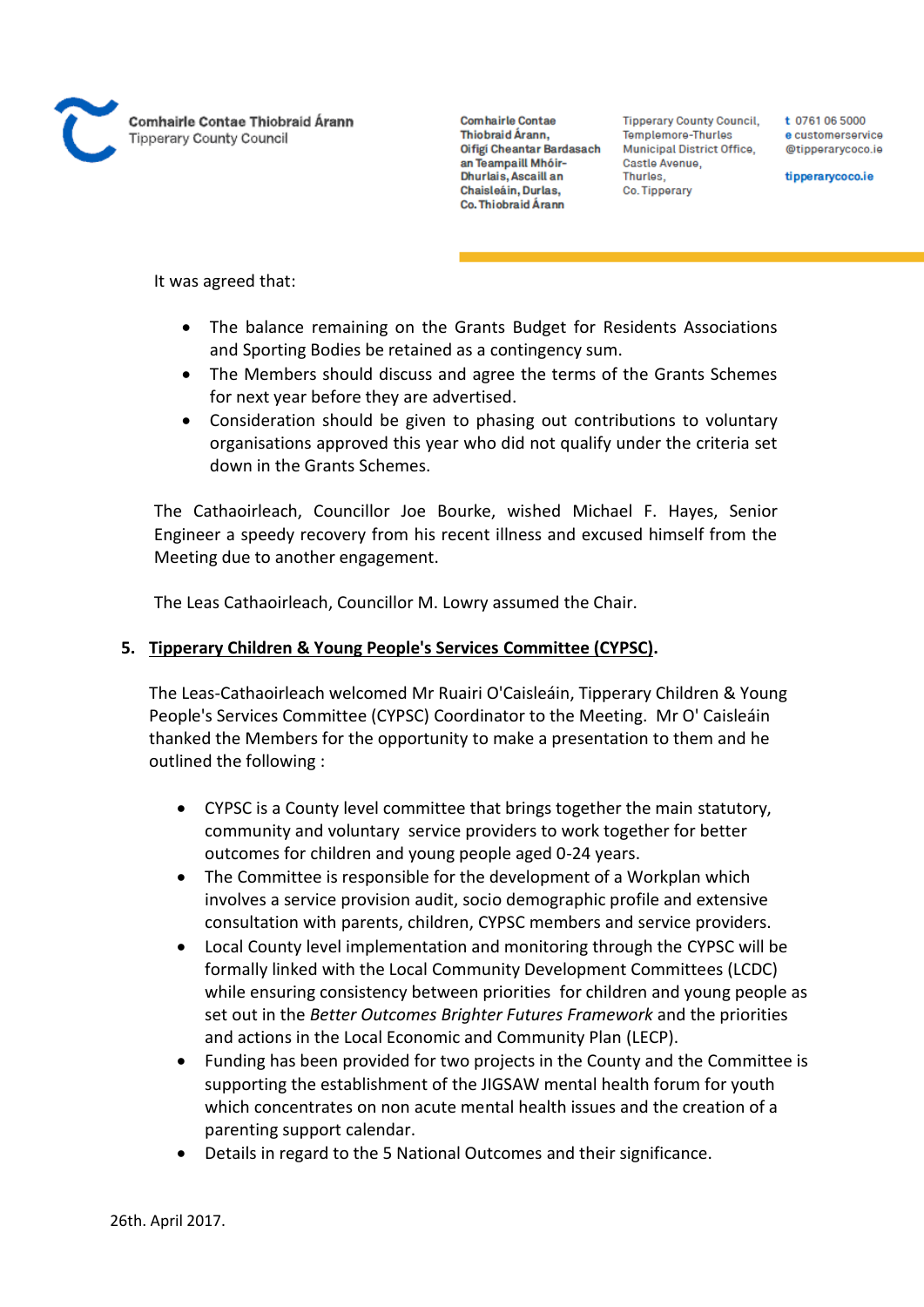

**Tipperary County Council,** Templemore-Thurles **Municipal District Office,** Castle Avenue, Thurles. Co. Tipperary

t 0761 06 5000 e customerservice @tipperarycoco.ie

tipperarycoco.ie

The Members complimented Mr O' Caisleáin on his presentation and made the following points:

- It is important that the work of the CYPCS is publicised and promoted.
- Provision of a Suicide Prevention Officer for the County.
- The need to develop an educational programme for parents outlining their parental responsibilities in regard to their children.
- The need to co-ordinate influence on the Department for improved services for those with learning and development issues.
- Increase awareness of the effects of cyber bullying on children.
- Availability of funding to progress initiatives under the Plan.
- Focus should be on substance misuse which is more prevalent than substance addiction.

Ruairi O' Caisleáin responded to the queries as follows:

- It is envisaged that agencies would work together within existing available resources and it is beneficial to have deficits in services highlighted in the Workplan, should funding become available in the future to address the deficits identified.
- The agreed Workplan will form the template for any funding requests.
- The National Steering Committee would address any one need that arises in multiple counties.
- There are currently two different agencies addressing the issue of suicide in the County.

The Leas-Cathaoileach thanked Mr O' Caisleáin and welcomed Fiona Crotty, Acting Administrative Officer, Community & Economic Development to the Meeting.

Fiona circulated a report on Community and Economic Development and outlined the activities / progress to date in the Municipal District in the following areas:

- **Museum-Temporary Exhibitions & Education Planning**
- **Tipperary Sports Partnership & FAI.**
- **Arts, Heritage and Culture.**
- Local Development Strategy
- Local Government Community Facilities Grants Scheme 2017.
- RAPID/CAP Work.
- Tipperary Age Friendly Strategy & Comhairle Na nOG.
- PPN, Town & Village Renewal Scheme 2017 & EU Projects.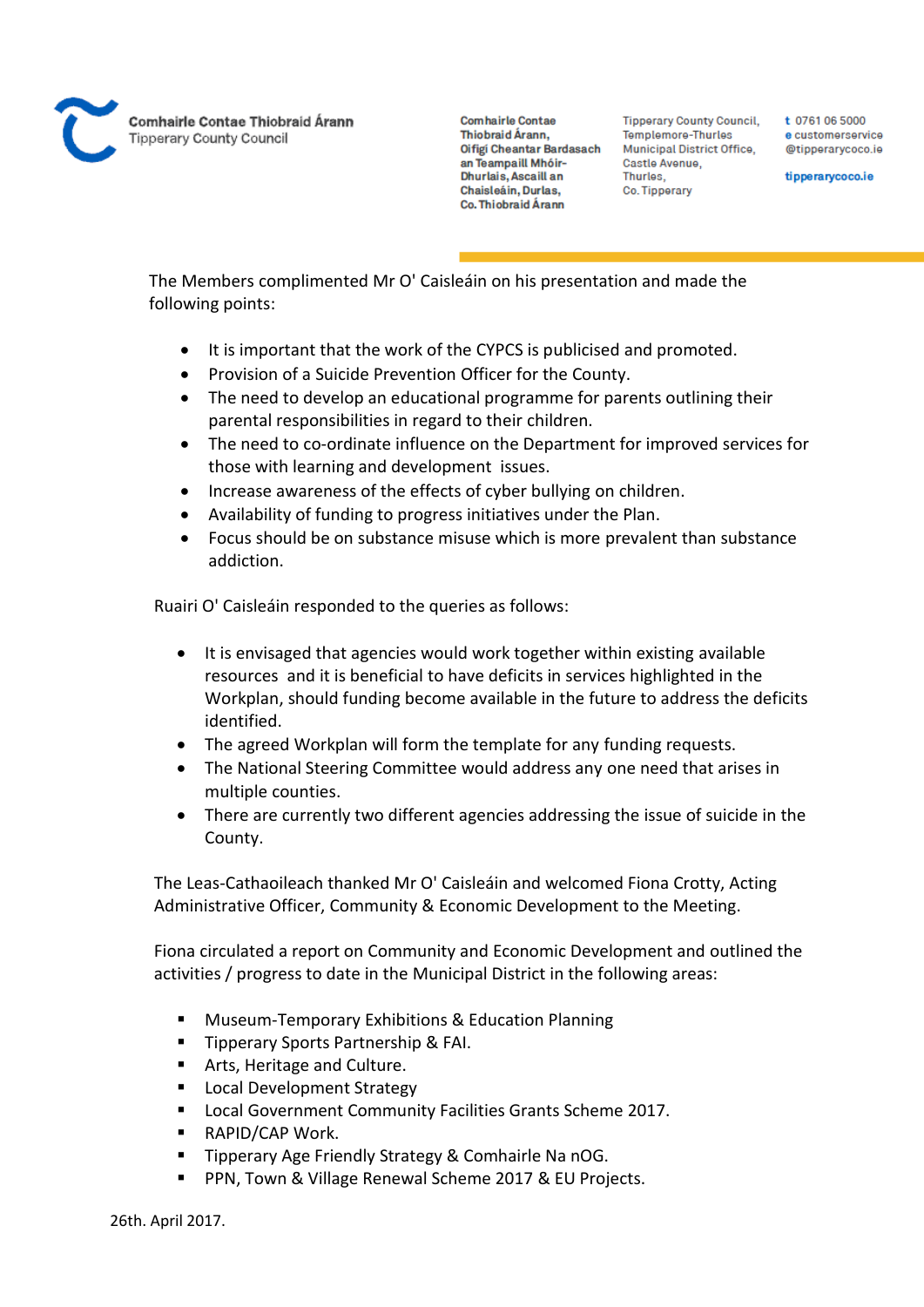

**Tipperary County Council,** Templemore-Thurles Municipal District Office, Castle Avenue, Thurles, Co. Tipperary

t 0761 06 5000 e customerservice @tipperarvcoco.ie

tipperarycoco.ie

- Tipperary County Council Community Facilities & Amenities Grant Scheme.
- Local Entreprise Office, Economic Development and Initiatives.
- Promotion and Marketing of County Tipperary.

Members made the following comments / observations in relation to the Presentation:-

- Outline the particulars / conditions of the recently announced Community CCTV Scheme.
- Contact the OPW to purchase Blackcastle, Thurles due to its cultural / historical significance and develop the Castle into a tourist attraction.
- The work of the Littleton Community Action Plan Committee and assistance from Community & Economic Development with the Workwinners Programme is commended.

Fiona undertook to check the position in regard to the queries raised.

The Leas-Cathaoirleach and Members thanked Fiona for her presentation and she left the Meeting.

# **6. Draft Roscrea Traffic and Transportation Plan.**

It was agreed, at the request of the Members who were anxious to attend the launch of the Tipperary Marketing Brochure today, that John Jones, Executive Engineer would give a brief outline of the Draft Plan and that Roadplan Consulting Ltd would be invited to give a full presentation at the May Municipial District Meeting.

John outlined the following:

- Road Plan Consulting Ltd has been engaged to prepare the Draft Roscrea Traffic and Transportation Plan.
- Extensive surveys have been undertaken and proposals developed for the town which are contained in the Draft Plan.
- There is an over-supply of car parking spaces in some areas of the town.
- A one way system is proposed for part of Green Street and a roundabout type structure is proposed at the top of Market Square.
- Proposals also include widening of footpaths and narrowing of streets in some cases to make the town more pedestrian friendly.
- The Plan is more than just a traffic management plan but a vision for the town into the future.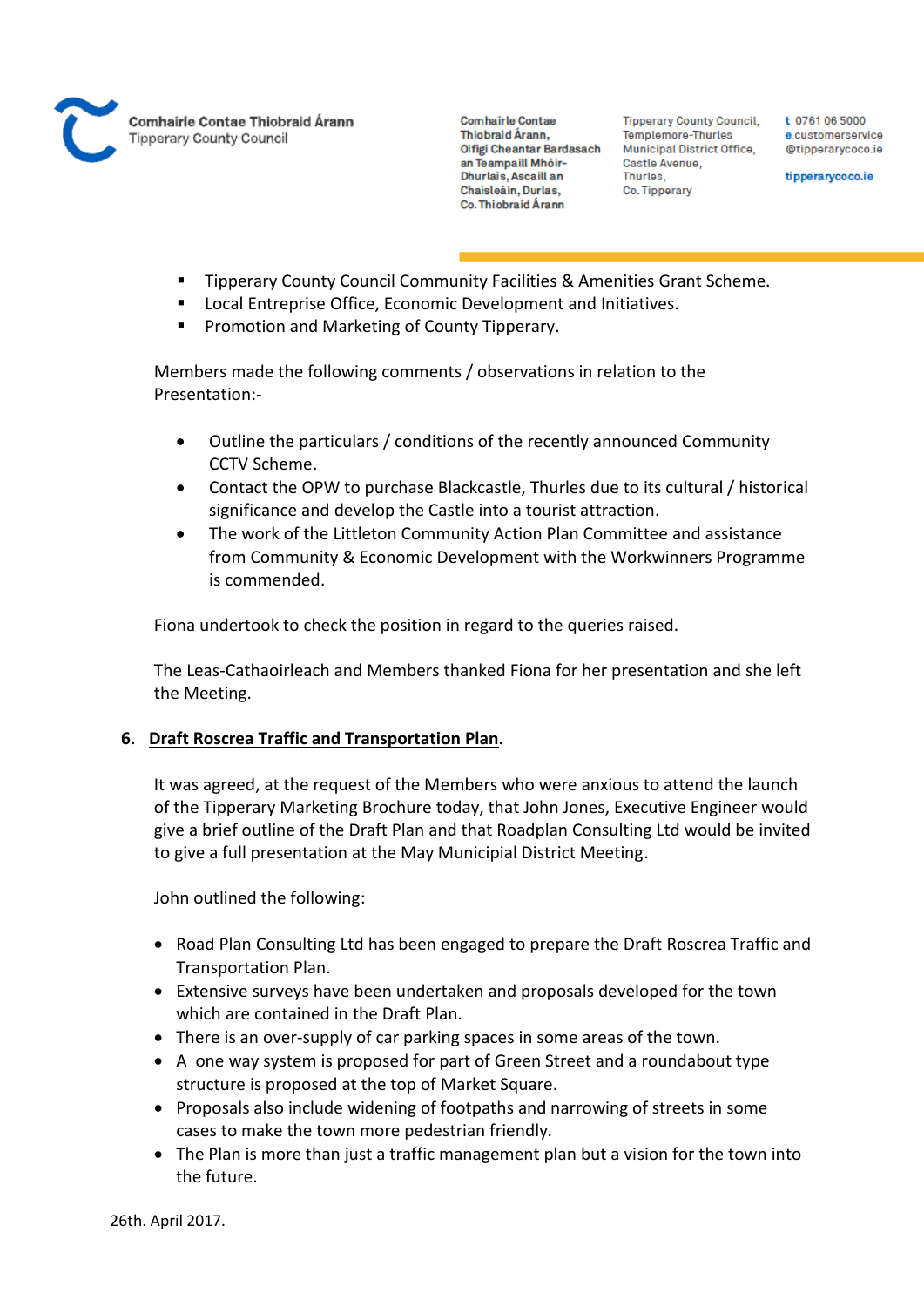

**Tipperary County Council,** Templemore-Thurles Municipal District Office, Castle Avenue, Thurles, Co. Tipperary

t 0761 06 5000 e customerservice @tipperarvcoco.ie

tipperarycoco.ie

 The Public Consultation period will be launched between 5-8pm this evening in Damer House, Roscrea.

The Members welcomed the Draft Plan and it was noted that funding will be required in order to implement the proposals contained in the Plan.

# **7. Update on the 2017 Work Programmes and the 2017 Budgets.**

A report on the expenditure to date under the Schedule of Municipal District Works 2017 was circulated at the Meeting.

The District Engineer confirmed that:-

- Works have commended under the Restoration Improvement and Restoration Maintenance Programmes.
- 28 no. applications had been received under the CIS Schemes with an available budget of €92,000.00. It is proposed to bring proposals to the May Municipal District Meeting and hold a workshop with the Members beforehand.

Members raised the following issues:-

- Establish the percentage of roads and footpaths in the District that are under the control of the TII.
- The footpath at Hugh Ryan's Funeral home is in need of repair.
- Provision of public lighting from the Moyne Athletic Track to Moyne Village.
- Installation of pedestrian crossing at Littleton National School in conjunction with resurfacing of the road.
- Provision of additional public lighting, address flooding, dumping and anti social behaviour and resurface College Lane, Thurles.
- Consider the provision of a pedestrian crossing at Monadreen,Thurles
- Remove the bank at the junction of the Dark Road with Templemore Road which should improve sightlines.
- The applications under the CIS Scheme that have been coming in over a number of years should be given priority.
- Submit request to the TII for the provision of route lighting out to Turtulla Cross, Thurles.
- Examine the condition of trees on the approach roads/footpaths in towns throughout the District as they are causing damage to surfaces particularly at Skehan's Bar, Liberty Square and Borroway, Thurles.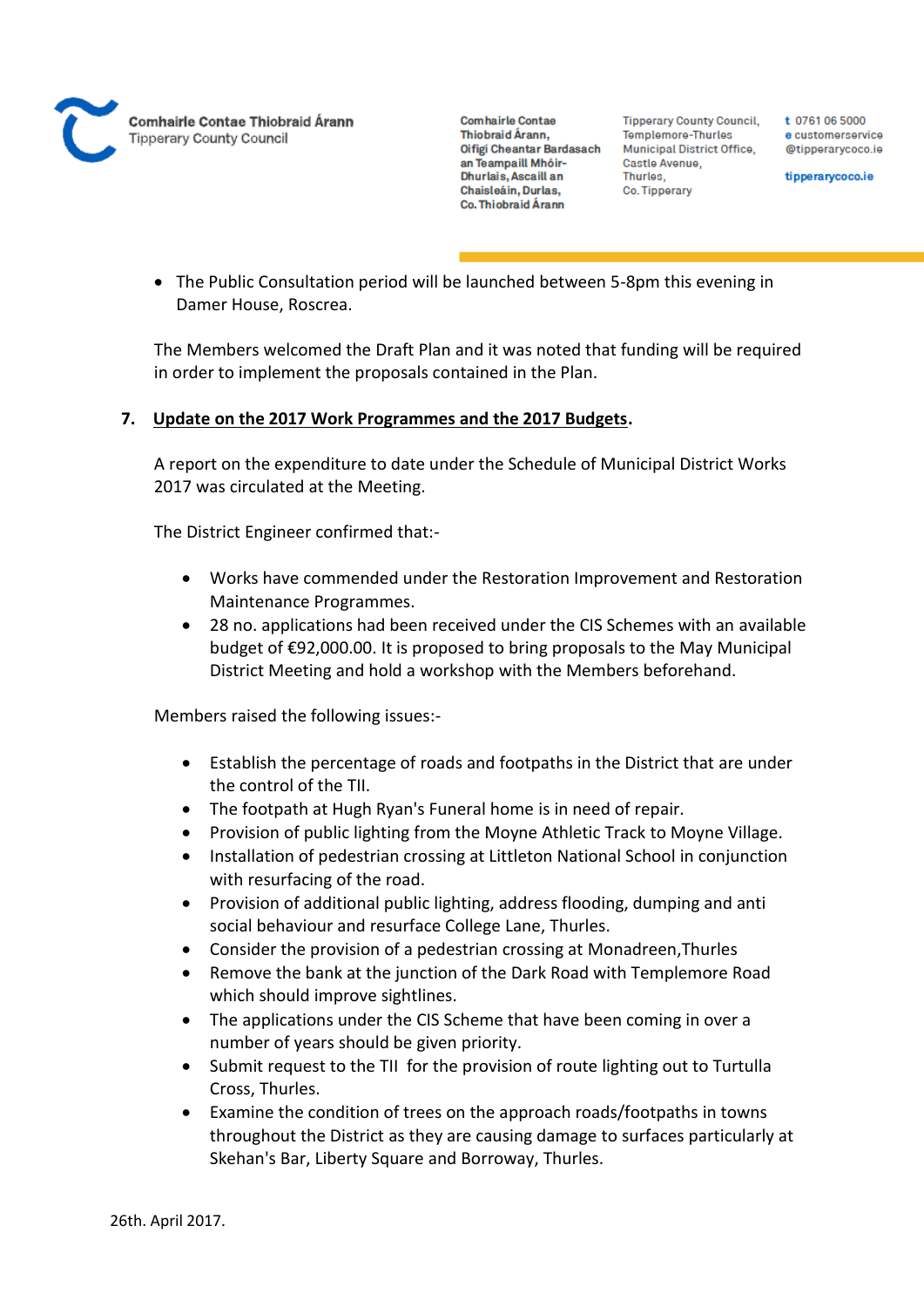

**Comhairle Contae** Thiobraid Árann. Oifigi Cheantar Bardasach an Teampaill Mhóir-Dhurlais, Ascaill an Chaisleáin, Durlas, Co. Thiobraid Árann

**Tipperary County Council,** Templemore-Thurles **Municipal District Office,** Castle Avenue, Thurles. Co. Tipperary

t 0761 06 5000 e customerservice @tipperarycoco.ie

tipperarycoco.ie

- Install "Children at Play" signs at Castlepark, Borrisoleigh and at The Glebe, Thurles.
- Very poor road surface on the old Dublin Road near Mary Willies.
- Cleaning of gullies in the District to prevent flooding.
- Provision of directional sign for the Community Centre in Littleton.
- Address flooding issue at Maxfort Cross, Horse & Jockey the situation needs to be monitored until a resolution is found.
- Removal of illegally parked caravans at the Templemore Sewerage Treatment Plant. Residents in the area are being adversely affected.
- Trees on Church Avenue, Barrack Street, Richmond Grove and Church Street, Templemore need to be pruned.
- Update on the Templemore Flood Relief Scheme.
- Additional safety improvements are required at the junction of Galboola/Tonagha.
- Provide Members with a list of traffic calming measures other than speed ramps that can be considered in housing estates
- Update on repairs to the road surface on the flyover at Ballymoreen.
- Cut back the verges on the Thurles to Two Mile Borris Road at Coldfields and Blackcastle and on the N62 at Knockroe, Thurles.
- Provision of a tanker of water for use at Gortnahoe graveyard.
- The poor condition of the N62 from Kennedy Park, Roscrea into the town needs to be continuously highlighted with the TII and short term measures need to be undertaken to prevent any further deterioration of the road.
- Provision of road markings at Cloone Cross.

Responses issued to the queries raised as follows:-

- Proposed works on Slievenamon Road, Thurles do not include for the provision of a pedestrian crossing at Monadreen, Thurles.
- There is no budget for the provision of additional public lighting and it is a matter for the Members to consider at the 2018 Budget Workshop later in the year.
- Any proposals for the installation of a pedestrian Crossing at Littleton National School will be undertaken in conjunction with the resurfacing of the road.
- Works have been undertaken at Galboola Cross and the ditches will be cut back.
- All the gullies in Thurles have been cleared and the remainder in the District will be attended to.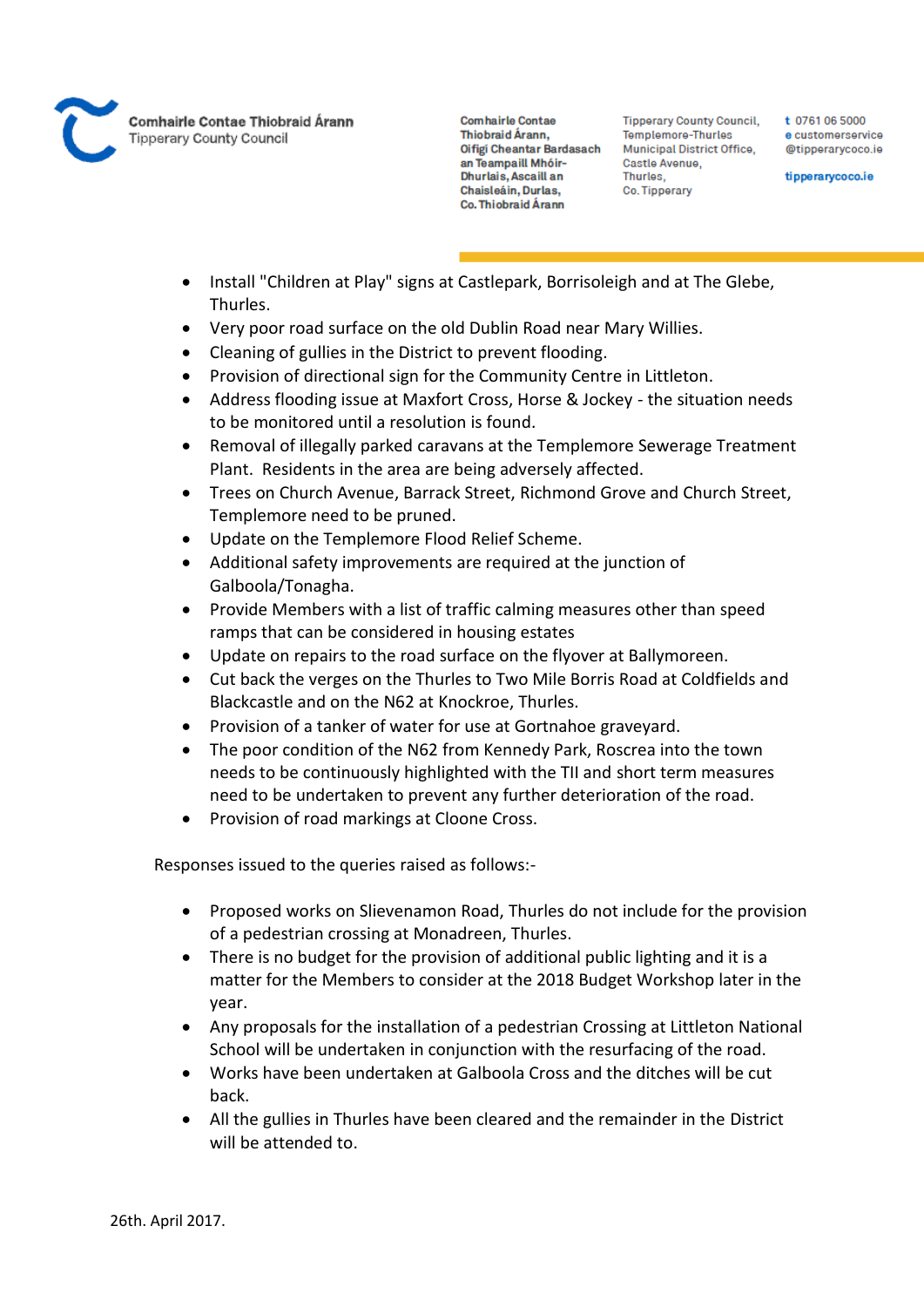

**Tipperary County Council,** Templemore-Thurles Municipal District Office, Castle Avenue, Thurles, Co. Tipperary

t 0761 06 5000 e customerservice @tipperarycoco.ie

tipperarycoco.ie

- It is proposed to remove the tree outside Skehans, Liberty Square, Thurles and the trees in Church Avenue, Barrack Street, Richmond Grove and Church Street, Templemore will be examined.
- The ditch at the junction of the Dark Road/Templemore Road will be trimmed and the Council will consider moving the bank back in.
- The condition of the old Dublin Road near Mary Willies will be examined.
- The TII is aware of the condition of the N62 in Roscrea and a further update will be given at the next meeting.
- Some applications submitted under the CIS would exhaust the entire budget available due to road length.

#### **8. Update on Projects.**

| Liberty<br>Square<br>Refurbishment<br>and<br>of<br>development<br>a<br>carpark. | The Part 8 consultation period has been<br>completed and the Part 8 Report will be<br>the<br><b>Members</b><br>presented<br>to<br>for<br>consideration at the May Municipal District<br>Meeting. Delays were encountered due to<br>the extensive public consultations that took<br>place pre planning and archaeological<br>issues relating to the car park needed to be<br>addressed before proceeding to Part 8. The<br>Car Park will be developed first and<br>timeframes will be agreed with<br>the<br>Consultant on completion of the detailed<br>design and tender documents. |
|---------------------------------------------------------------------------------|-------------------------------------------------------------------------------------------------------------------------------------------------------------------------------------------------------------------------------------------------------------------------------------------------------------------------------------------------------------------------------------------------------------------------------------------------------------------------------------------------------------------------------------------------------------------------------------|
| Repairs / Improvements<br>to Templemore Town<br>Hall.                           | Tenders have been invited through e-<br>Tenders for the procurement of a design<br>team to prepare drawings and tender<br>documents for structural repairs<br>to<br>Templemore Town Hall.                                                                                                                                                                                                                                                                                                                                                                                           |
| Town / Village Renewal<br>Project 2016.                                         | Work is nearing completion on the new<br>Garden in Templemore Town Park.                                                                                                                                                                                                                                                                                                                                                                                                                                                                                                            |
| Templemore Town Park<br>Extension.                                              | The Council is awaiting feedback from<br>stakeholders on proposals and further<br>contact will be made with J.K. Brackens<br>who are key to the progression of the                                                                                                                                                                                                                                                                                                                                                                                                                  |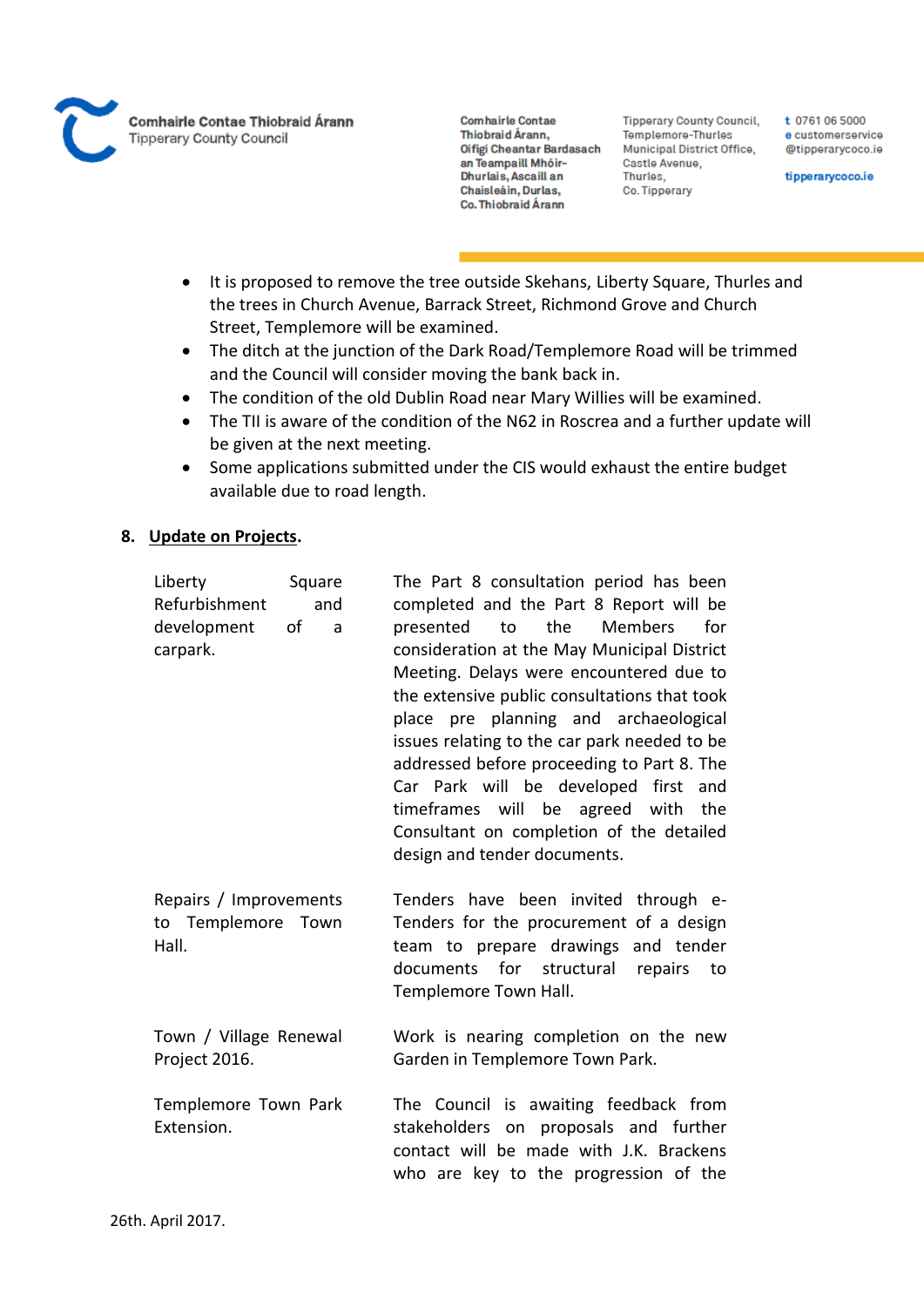

**Comhairle Contae** Thiobraid Árann, Oifigi Cheantar Bardasach an Teampaill Mhóir-Dhurlais, Ascaill an Chaisleáin, Durlas, Co. Thiobraid Árann

**Tipperary County Council,** Templemore-Thurles Municipal District Office, Castle Avenue, Thurles, Co. Tipperary

t 0761 06 5000 e customerservice @tipperarycoco.ie

tipperarycoco.ie

# Project.

| Village<br>Works.                                             | Enhancement                                  |                   | Proposals agreed under the Schedule of<br>Municipal District Works 2017.                                                                                                                                                                                                                                                           |
|---------------------------------------------------------------|----------------------------------------------|-------------------|------------------------------------------------------------------------------------------------------------------------------------------------------------------------------------------------------------------------------------------------------------------------------------------------------------------------------------|
| Rocrea<br>Scheme<br><b>Traffic</b><br>Transportation<br>2016. | Enhancement<br>and<br>Roscrea<br>and<br>Plan |                   | The public consultation period for the<br>Roscrea Traffic and Transportation Plan will<br>be launched in Damer House, Roscrea @<br>5.00pm today.                                                                                                                                                                                   |
| Thurles Town Park.                                            |                                              | i.<br>ii.<br>iii. | Repairs to the roof of the disused<br>building have commenced.<br>The server for the CCTV covering<br>Thurles town will be relocated to<br>the Garda Station in due course.<br>The public toilet has been relocated<br>to Thurles Town Park and will be out<br>of commission for at least two<br>weeks for refurbishment purposes. |
| Cemetery, Thurles.                                            | Carpark at St. Patrick's                     |                   | Construction works will commence shortly<br>and will be undertaken in stages.                                                                                                                                                                                                                                                      |
| Town<br>Scheme 2017                                           | Centre<br>Enhancement & Painting             | 2017              | It is planned to roll out the scheme again in<br>with<br>particular<br>emphasis<br>on<br>addressing dereliction in the Town Centres.<br>Details of the Scheme will be publicised in<br>the next few weeks.                                                                                                                         |

#### **9. Notices of Motion.**

#### **a) Notice of Motion in the name of Councillor J. Ryan.**

Councillor J. Ryan formerly moved the following Notice of Motion in his name:

"I am looking for an update on the serious sewage issue at The Rock in Ballycahill Village."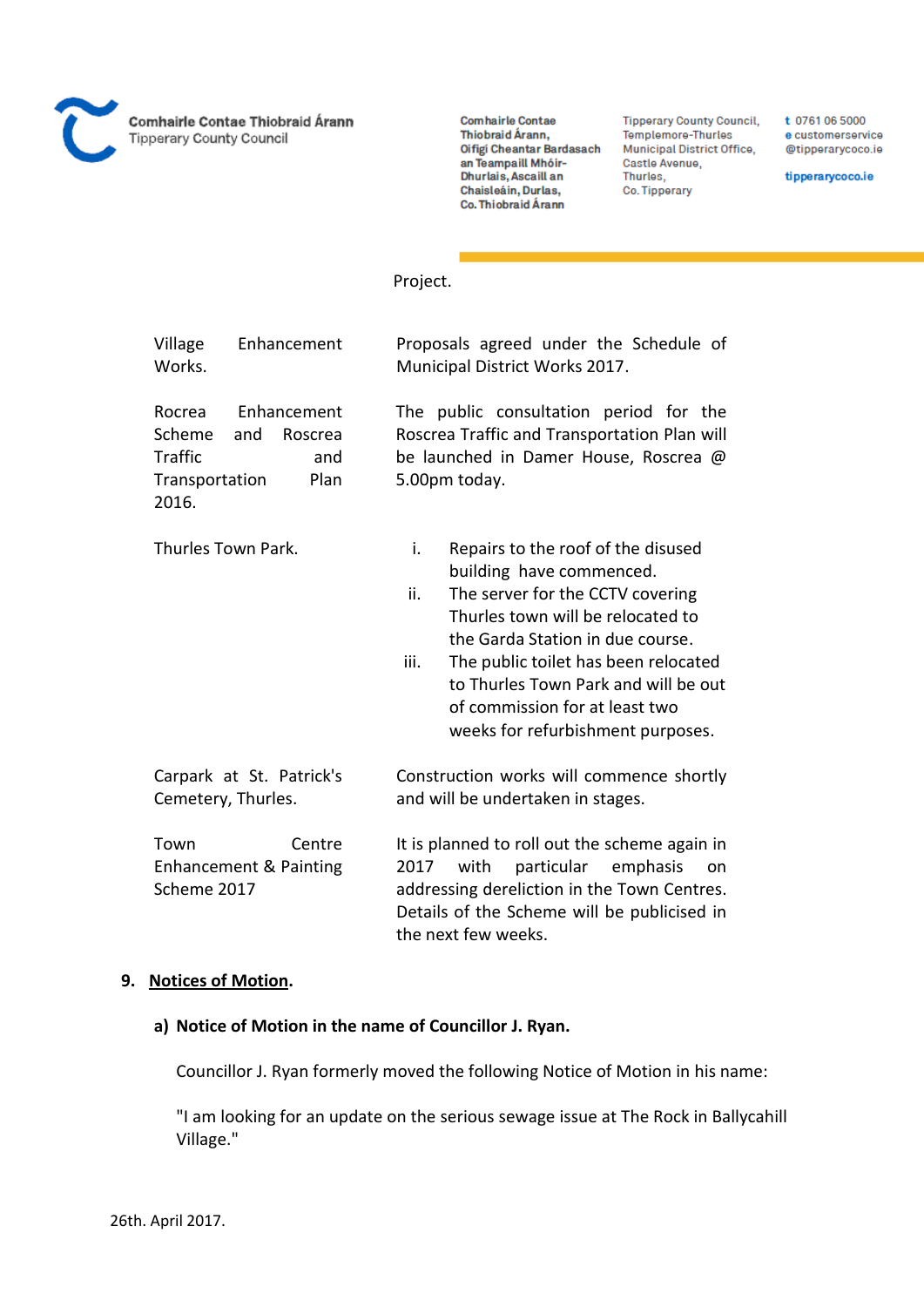

**Tipperary County Council,** Templemore-Thurles Municipal District Office, Castle Avenue, Thurles, Co. Tipperary

t 0761 06 5000 e customerservice @tipperarvcoco.ie

tipperarycoco.ie

The response circulated to the Members with the Agenda in advance of the Meeting is as follows:

"The foul and storm water serving the 6 houses at the Rock, Ballycahill are connected into the septic tank system at the bottom of the hill. This matter was previously discussed with the Environment section and one option is to consider individual treatment units at each of the properties. The Council own one of the six properties at present. A percolation test was carried out at this property and a design solution was developed which would necessitate a raised bed given the ground conditions and the requirement for percolation as part of the overall solution. The Council are currently looking at available options for storm water treatment as this needs to be separated from the foul for the system to work. This will be finalised in the coming weeks and a meeting will be held with the residents concerned to discuss the proposal"

It was agreed that clarification would be sought from Housing Section that all six houses are included in the proposals to resolve the issue.

# **b) Notice of Motion in the names of Councillors E. Moran & M. Smith.**

Councillors E. Moran & M. Smith formerly moved the following Notice of Motion in their name:

"We are calling on the Municipal District to outline the current status in relation to Corca Teine, Templemore and in particular, the road and maintenance of green area."

The response circulated to the Members with the Agenda in advance of the Meeting is as follows:

"Correspondence from the former Templemore Town Council confirms that the road in Corca Teine, Templemore is taken in charge. The Council maintain roads, footpaths and public lighting in estates that are taken in charge but do not have sufficient budgets for landscaping works in private estates"

The District Director confirmed that open spaces in private estates are not maintained by the Council.

# **c) Notice of Motion in the name of Councillor S. Ryan.**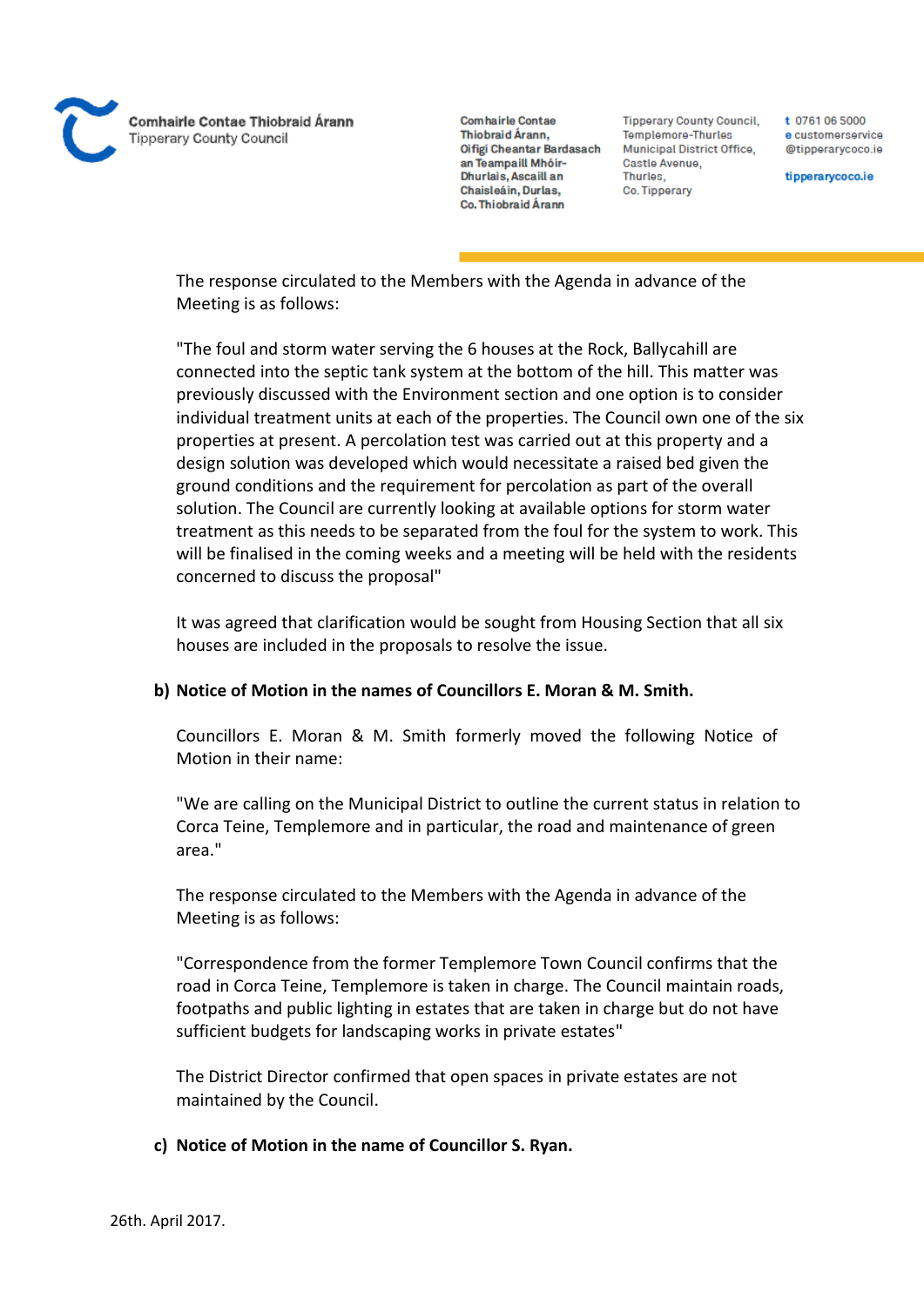

**Tipperary County Council,** Templemore-Thurles **Municipal District Office,** Castle Avenue, Thurles, Co. Tipperary

t 0761 06 5000 e customerservice @tipperarycoco.ie

tipperarycoco.ie

Councillor S. Ryan formerly moved the following Notice of Motion in his name:

"In light of the number of serious accidents which have occurred at Cloone Cross near Loughmore that the Templemore-Thurles Municipal District would consider putting in a staggered junction there under a low cost scheme to make the area safer for motorists."

The response circulated to the Members with the Agenda in advance of the Meeting is as follows:

"Warning signs have recently been erected on all approaches to the junction. Road markings will be provided in the next couple of weeks".

Councillor S. Ryan indicated that there had been a number of serious accidents at the junction and expressed satisfaction with the response.

#### **d) Notice of Motion in the name of Councillor S. Ryan.**

Councillor S. Ryan formerly moved the following Notice of Motion in his name:

"That the Templemore-Thurles Municipal District would carry out urgent repair works on the main street in Two Mile Borris where the surface is breaking away badly at the moment."

The response circulated to the Members with the Agenda in advance of the Meeting is as follows:

"Sections of the road surface in the Main Street of Two Mile Borris will be repaired this year".

Councillor S. Ryan confirmed that the road was particularly bad from Corcoran's Pub towards the Turnpike and expressed his satisfaction with the response.

Councillor J. Ryan seconded the Motion.

# **e) Notice of Motion in the name of Councillor M. Smith.**

Councillor M. Smith formerly moved the following Notice of Motion in his name: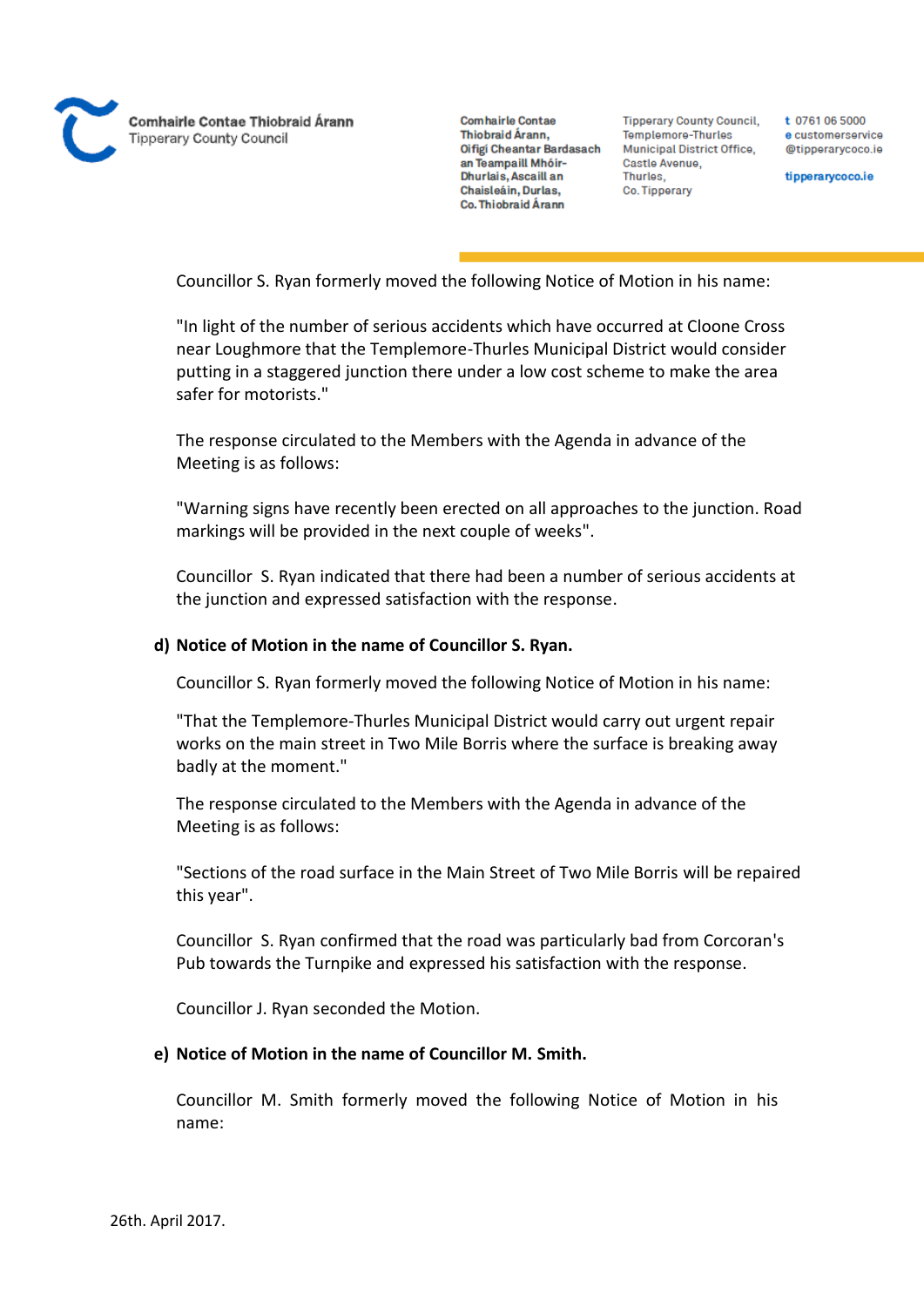**Comhairle Contae** Thiobraid Árann, Oifigi Cheantar Bardasach an Teampaill Mhóir-Dhurlais, Ascaill an Chaisleáin, Durlas, Co. Thiobraid Árann

**Tipperary County Council,** Templemore-Thurles **Municipal District Office,** Castle Avenue, Thurles. Co. Tipperary

t 0761 06 5000 e customerservice @tipperarycoco.ie

tipperarycoco.ie

"I am calling on the Municipal District to support safety measures and improvements which need to be carried out at the Knock Road Junction, Roscrea."

The response circulated to the Members with the Agenda in advance of the Meeting is as follows:

"The Technical staff have carried out a full survey of Knock Village inside the speed limit areas and a preliminary design will be prepared in due course in order to improve traffic management."

The District Engineer confirmed that there was an error made in the reply which related to Knock Village and not Knock Road junction.

John Jones, Executive Engineer, undertook to discuss the issues further with the TII Inspector who is already aware of the situation and he advised that measures will also be included in the Draft Roscrea Traffic and Transportation Plan.

Councillor M. Smith indicated that it is a very busy junction where a number of accidents have occurred to date.

Councillor E. Moran seconded the Motion.

# **10. Correspondence.**

# i. Notice of Motion requesting the OPW to open up the grounds of Roscrea Castle and Damer House on a regular basis.

The Acting Meetings Administrator advised the Members that receipt of the request has been acknowledged by the OPW who has indicated that a more substantive response would issue in due course.

# **11. Vote of Congratulations / Sympathy.**

There were no Votes of Congratulations or expressions of Sympathy.

#### **12. Any Other Business.**

| Issue                                  | Response                                  |
|----------------------------------------|-------------------------------------------|
| Write to the Taxi Operators in Thurles | The Council is not aware of the existence |
| regarding the need for increased       | of any one group in the town that         |